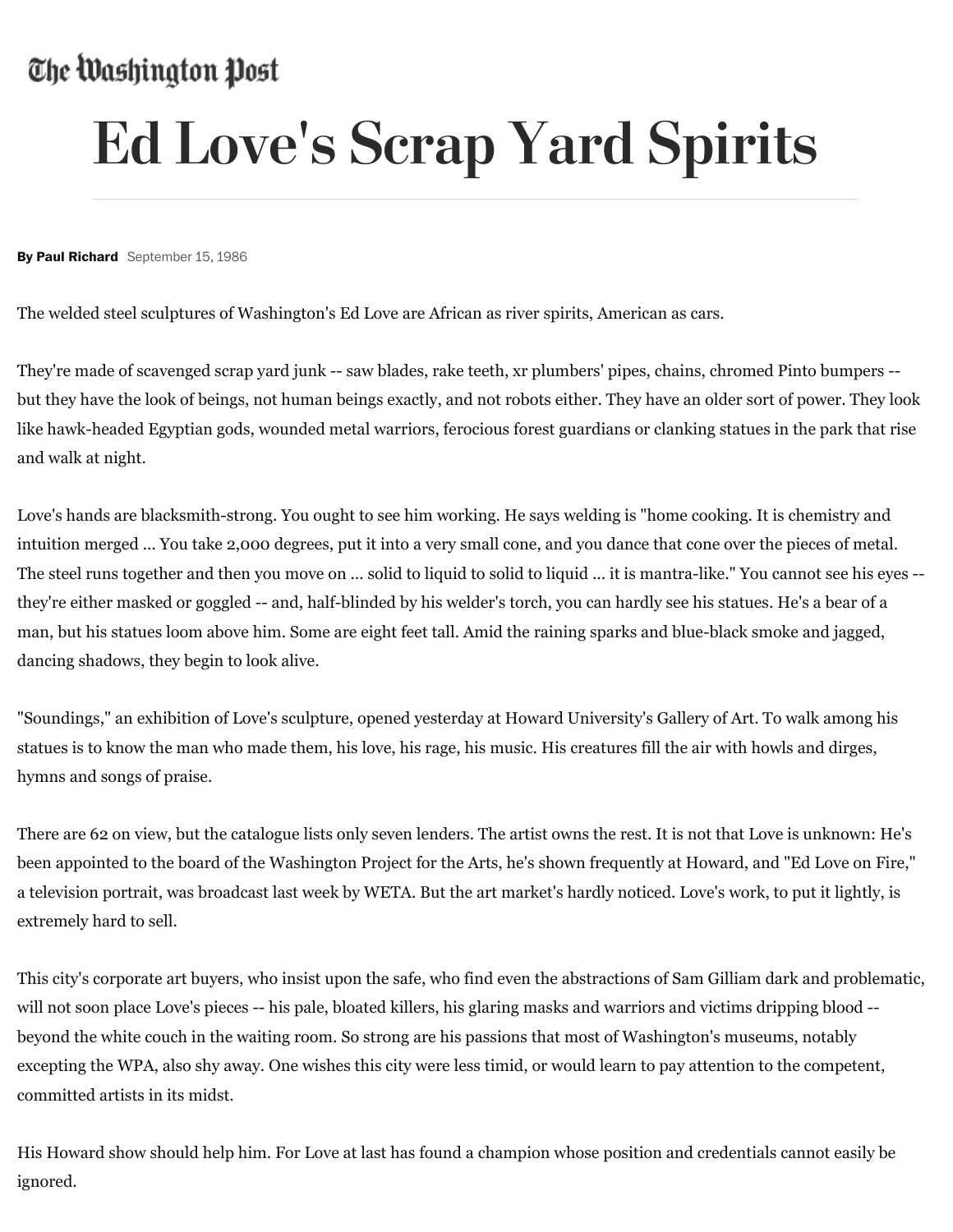Robert Farris Thompson, professor of African and Afro-American art at Yale University, was curator of "Soundings." Thompson's reputation is such that the National Gallery of Art has thrice employed him to organize its shows. His "African Art in Motion," 1974, was one of the first museum shows to free the art of Africa from its museum cases.

Thompson not only chose Love's show. He submitted for the catalogue an enthusiastic 72-page essay that relates Love's metal sculptures not just to David Smith's, but to those made by the blacksmiths of Mali and Nigeria and 18th-century Dahomey. Love's largest statues shine. Thompson ties their glitter "to the tinfoil wrapped around glass jars and other vessels on black graves from the Carolinas to New Orleans," to chromed Haitian banjos and to the "Throne of the Third Heaven," the remarkable assemblage by Washington's James Hampton now in the permanent collection of the National Museum of American Art. That Thompson loves Love's sculpture shows on every page.

Love, while welding steel -- and Thompson understands this -- strives to bind his statues to Senufo and Yoruba art, to the murals of Siqueiros, to the Rasta "skanking" of Bob Marley, and to the music of Charlie Parker, Ornette Coleman, Eric Dolphy, Lester Young. When Love speaks of the artists he feels linked to, he speaks mostly of musicians. The postures of his statues - they kick and bend and strut -- are the postures of the dance.

There is another influence -- "or confluence," Love calls it -- apparent in his art. It is seen perhaps most clearly in the slender linearities and complex, rhythmic colors of his newest painted pieces. They mark him as a member in good standing of what's come to be known here as "the Howard School."

Love has been a professor at Howard University's College of Fine Arts since 1968. To see his exhibition there is to call to mind his colleagues -- among them Jeff Donaldson, Skunder Boghossian, Malkia Roberts, Al Smith, Frank Smith, Ed Sorrells-Adewale, Jarvis Grant and Winston Kennedy (who initiated "Soundings"). With these and other colleagues working in black Washington, Love has tried to shape an art in which the black experience, memory and hope, old symbolic patternings and industrial materials, America and Africa, might somehow coexist.

"I would argue that some of the richest minds in American art are on this faculty," writes Thompson.

If he can see that in New Haven, you might think that the Howard school would be supported proudly, not offhandedly dismissed, by this city's art authorities.

But listen to Peggy Cooper Cafritz, head of the D.C. Commission on the Arts and Humanities. Interviewed in the current issue of the Washington City Paper, she's asked: "As a person dealing with the arts here, how do you see Howard's contribution?"

"I don't see it," Cafritz answers. "And I think that's the problem. I'm not sure Howard is currently playing a role in the cultural life of this city."

She ought to see Love's show.